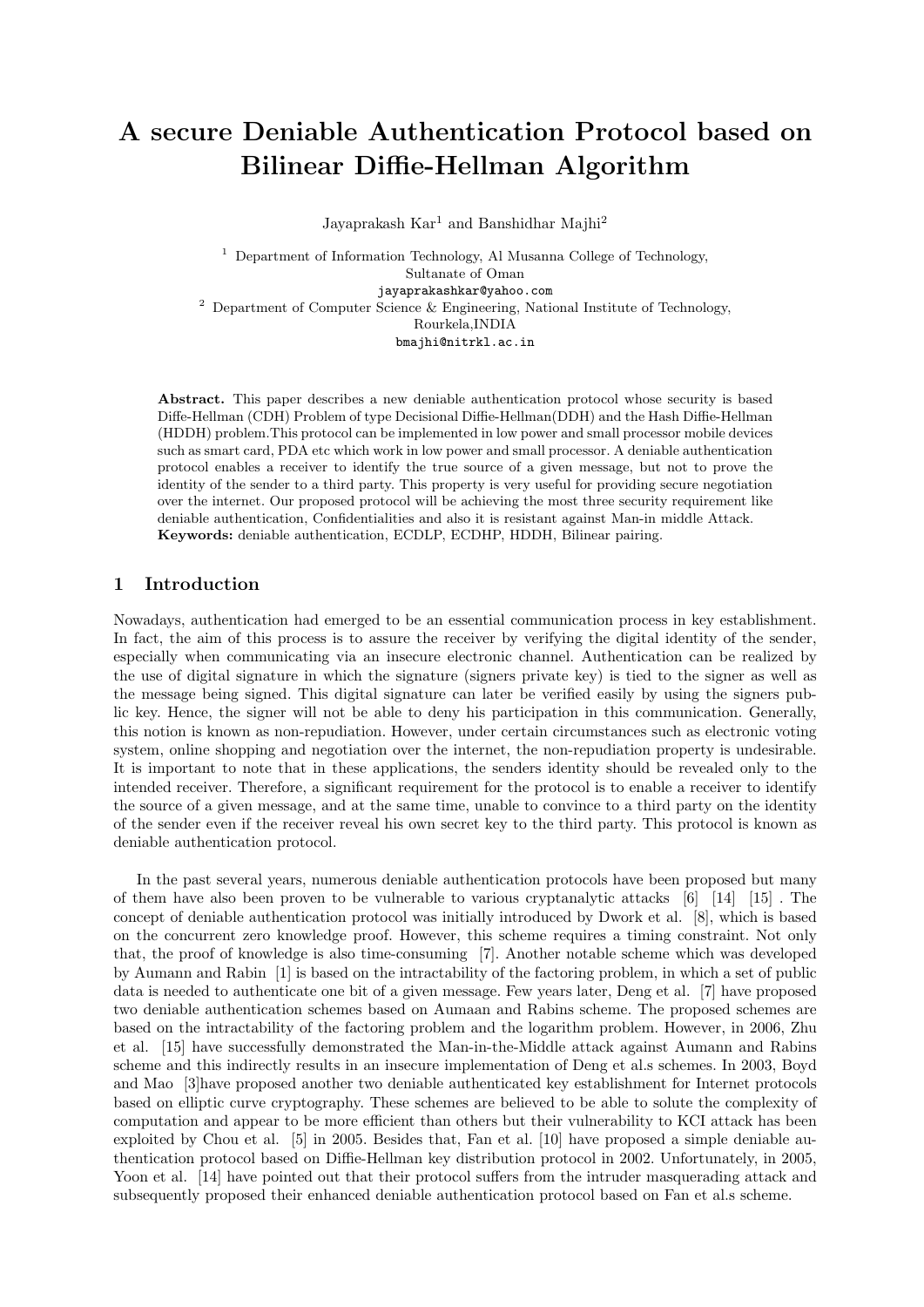With the rapid development of the development of electronic technology, various mobile devices (e.g., cell phone, PDA, and notebook PC) are produced and peoples life is made more convenient. More and more electronic transactions for mobile devices are implemented on Internet or wireless networks. In electronic transactions, remote user authentication in insecure channel is an important issue. For example, when one user wants to login a remote server and access its services, such as on-line shopping and pay-TV, both the user and the server must authenticate the identity with each other for the fair transaction. Generally, the remote user authentication can be implemented by the traditional public-key cryptography (Rivest et al., 1978; ElGama, l985). The computation ability and battery capacity of mobile devices are limited, so traditional public-key cryptograph, in which the computation of modular exponentiation is needed, cant be used in mobile devices. Fortunately, Elliptic curve cryptosystem (ECC) (Miller, 1986; Koblitz, 1987) has significant advantages like smaller key sizes, faster computations compared with other public-key cryptography. Thus, ECC-based authentication protocols are more suitable for mobile devices than other cryptosystem. However, like other public-key cryptography, ECC also needs a key authentication center (KAC) to maintain the certificates for users public keys. When the number of users is increased, KAC needs a large storage space to store users public keys and certificates. In addition users need additional computations to verify the others certificate in these protocols.

### 2 Background

In this section we brief overview of Computational Diffie-Hellman (CDH) problem, Decisional Diffie-Hellman and Hash Diffie-Hellman problem in G and subsequently describe about the deniable property.

#### 3 Bilinear Pairings and Diffee-Hellman Problems

**Definition 1. Diffie-Hellman Problem** :Let  $(q, \mathbb{G}, P)$  be a 3-tuple generated by polynomial time algorithm  $\mathcal{G}(k)$ , and let  $a, b \in \mathbb{Z}_q^*$ , the CDH problem in  $\mathbb G$  is as follows: Given  $(P, aP, bP)$ , compute abP. The  $(t, \epsilon)$ -CDH assumption holds in G if there is no algorithm A running in time t such that

$$
\mathbf{Adv}_{\mathbb{G}}^{CDH}(\mathcal{A}) = Pr[\mathcal{A}(P, aP, bP) = abP] \ge \epsilon
$$

where the probability is taken over all possible choices of  $(a, b)$ .

$$
\underline{\mathrm{Exp}^{CDH}_{\mathcal{G}(k)}}
$$

1.  $(\mathbb{G}, q, P) \leftarrow \mathcal{G}(1^k)$ 2.  $a, b, c \leftarrow \mathbb{Z}_q^*$ <br>3.  $U_1 = aP, U_2 = bP$ 

4. if  $W = abP$  return 1 else return 0

**Definition 2. Decisional Diffie-Hellman Problem** :Let  $(q, \mathbb{G}, P)$  be a 3-tuple generated by polynomial time algorithm  $G(k)$ , and let  $a, b, c \in \mathbb{Z}_q^*$ , the DDH problem in  $\mathbb G$  is as follows: Given  $(P, aP, bP, cP)$ , decide whether it is a Diffie-Hellman tuple.

**Definition 3. Hash Decisional Diffie-Hellman Problem** :Let  $(q, \mathbb{G}, P)$  be a 3-tuple generated by polynomial time algorithm  $G(k)$ , $H: \{0,1\}^* \to \{0,1\}^l$  be a secure cryptographic hash function, whether l is a security parameter, and let  $a, b \in \mathbb{Z}_q^*, h \in \{0,1\}^l$ , the HDDH problem in G is as follows: Given  $(P, aP, bP, h)$ , decide whether it is a hash Diffie-Hellman tuple  $((P, aP, bP, \mathcal{H}(abP))$ . If it is right, outputs 1; and 0 otherwise. The  $(t, \epsilon)$ -HDDH assumption holds in G if there is no algorithm A running in time at most t such that

$$
\mathbf{Adv}_{\mathbb{G}}^{HDDH}(\mathcal{A}) = |Pr[\mathcal{A}(P, aP, bP, \mathcal{H}(abP) = 1] - Pr[\mathcal{A}(P, aP, bP, h) = 1]| \ge \epsilon
$$

where the probability is taken over all possible choices of  $(a, b, h)$ .

#### 3.1 Bilinear Pairings

Let  $\mathbb{G}$  and  $\mathbb{G}_T$  be two cyclic groups of the same prime order q. Let e be a computable bilinear map  $e : \mathbb{G} X \mathbb{G} \to \mathbb{G}_T$ , which satisfies the following properties:

- Bilinear:  $e(aP, bQ) = e(P, Q)^{ab}$ , where  $P, Q \in \mathbb{G}$  and  $a, b \in \mathbb{Z}_q^*$ .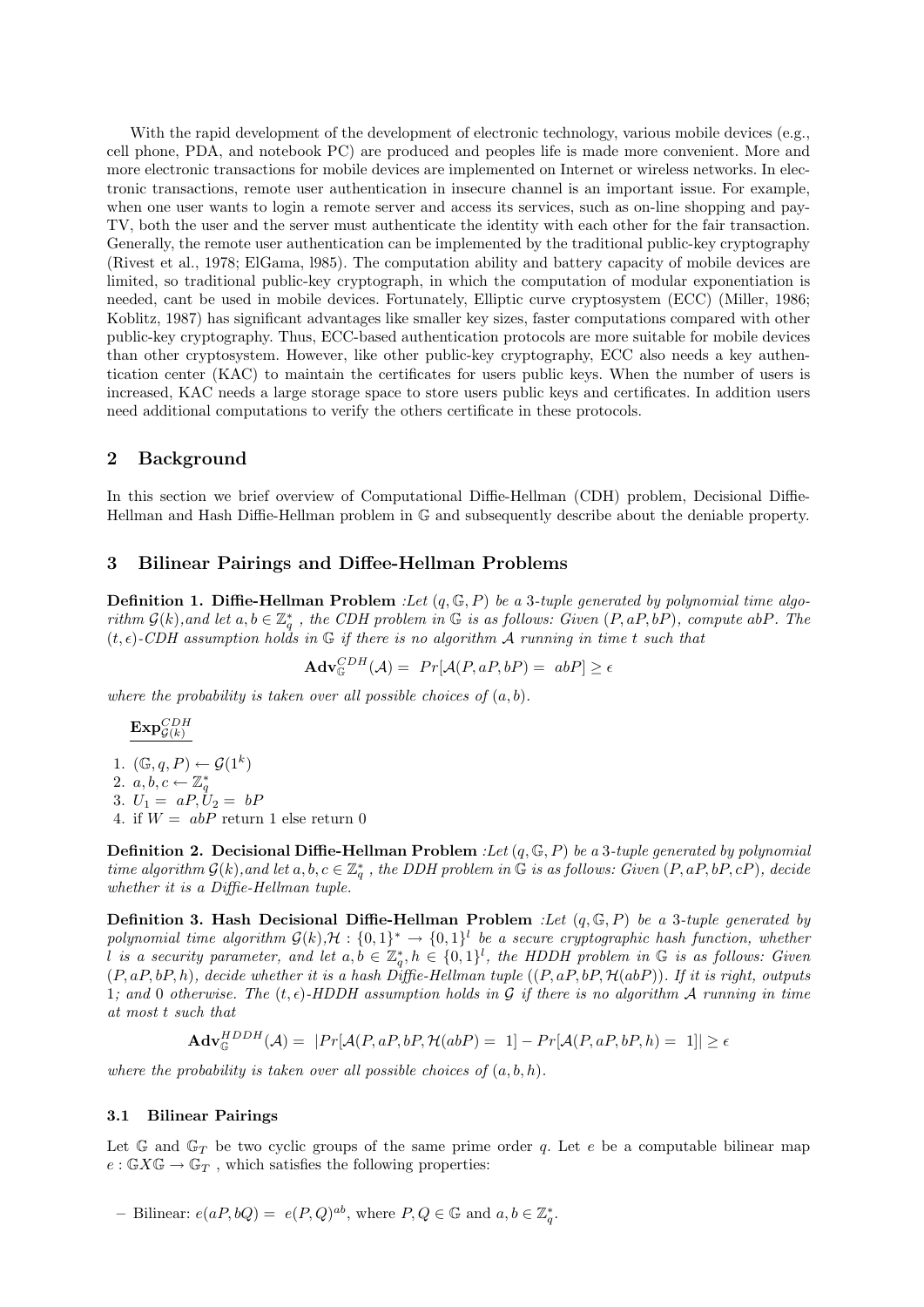- Non-degenerate: There exists  $P, Q \in \mathbb{G}$  such that  $e(P, Q) \neq 1_{\mathbb{G}_T}$ <br>– Computability: There exists an efficient algorithm to compute  $e$
- Computability: There exists an efficient algorithm to compute  $e(P,Q)$  for all  $P,Q \in \mathbb{G}$ .

We call such a bilinear map  $e$  is an admissible bilinear pairing, and the Weil or Tate pairing in elliptic curve can give a good implementation of the admissible bilinear pairing [3]

**Definition 4. Bilinear Parameter Generator** : A bilinear parameter generator  $\mathcal G$  is a probabilistic polynomial time algorithm that takes a security parameter k as input and outputs a 5-tuple  $(q, \mathbb{G}, \mathbb{G}_T, e, P)$ as the bilinear parameters, including a prime number q with  $|q| = k$ , two cyclic groups  $\mathbb{G}, \mathbb{G}_T$  of the same order q, an admissible bilinear map  $e : \mathbb{G} X \mathbb{G} \to \mathbb{G}_T$  and a generator P of  $\mathbb{G}$ 

**Definition 5. Bilinear Diffie-Hellman Problem**: Let  $(q, \mathbb{G}, \mathbb{G}_T, e, P)$  be a 5-tuple generated by  $\mathcal{G}(k)$ , and let  $a, b, c \in \mathbb{Z}_q^*$ . The BDHP in  $\mathbb G$  is as follows: Given Given  $(P, aP, bP, cP)$  with  $a, b, c \in \mathbb{Z}_q^*$ , compute  $e(P, P)^{abc} \in \mathbb{G}_T$ . The  $(t, \epsilon)$  -BDH assumption holds in  $\mathbb{G}$  if there is no algorithm A running in time at most t such that

$$
\mathbf{Adv}_{\mathbb{G}}^{BDH}(\mathcal{A}) = Pr[\mathcal{A}(P, aP, bP, cP) = e(P, P)^{abc}] \ge \epsilon
$$

where the probability is taken over all possible choices of  $(a, b, c)$ . Here the probability is measured over random choices of  $a, b, c \in \mathbb{Z}_q^*$  and the internal random operation of A. More formally, for any PPT algorithm  $A$  consider the following experiment:

Let G be an algorithm which on input  $1^k$  outputs a (description of a) group G of prime order q (with  $|q| = k$ ) along with a generator  $P \in \mathbb{G}$ . The computational Diffie-Hellman (CDH) problem is the following:

$$
\mathbf{Exp}^{CDH}_{\mathcal{G}(k)}
$$

1.  $(\mathbb{G}, q, P) \leftarrow \mathcal{G}(1^k)$ 

- 2.  $a, b, c \leftarrow \mathbb{Z}_q^*$
- 3.  $U_1 = aP, U_2 = bP, U_3 = cP$
- 4. if  $W = e(P, P)^{abc}$  return 1 else return 0

We assume that BDHP is a hard computational problem: letting q have the magnitude  $2k$  where k is a security parameter, there is no polynomial time  $(in k)$  algorithm which has a non-negligible advantage (again, in terms of k) in solving the BDHP for all sufficiently large  $k$ .

**Definition 6. Decisional Diffie-Hellman Problem** :Let  $(q, \mathbb{G}, \mathbb{G}_T, e, P)$  be a 5-tuple generated by  $G(k)$ , and let  $a, b, c \in \mathbb{Z}_q^*$ , the DDH problem in G is as follows: Given  $(P, aP, bP, cP)$ , decide whether it is a Diffie-Hellman tuple.

**Definition 7. Hash Decisional Diffie-Hellman Problem** :Let  $(q, \mathbb{G}, \mathbb{G}_T, e, g)$  be a 5-tuple generated by  $\mathcal{G}(k)$ ,  $\mathcal{H}: \{0,1\}^* \to \{0,1\}^l$  be a secure cryptographic hash function, whether l is a security parameter, and let  $x, y \in \mathbb{Z}_q^*, h \in \{0,1\}^l$ , the HDDH problem in G is as follows: Given  $(P, aP, bP, h)$ , decide whether it is a hash Diffie-Hellman tuple  $((P, aP, bP, \mathcal{H}(e(P, P)^{ab}))$ . If it is right, outputs 1; and 0 otherwise. The  $(t, \epsilon)$ -HDDH assumption holds in G if there is no algorithm A running in time at most t such that

 $\mathbf{Adv}_{\mathbb{G}}^{HDDH}(\mathcal{A}) = \; |Pr[\mathcal{A}(P,aP,bP,\mathcal{H}(e(P,P)^{ab})) = 1] - Pr[\mathcal{A}(P,aP,bP,h) = 1]| \geq \epsilon$ 

where the probability is taken over all possible choices of  $(a, b, h)$ .

## 4 Deniable property

Deniable authentication protocol is a new security authentication mechanism. Compared with traditional authentication protocols, it has the following two features:

- 1. It enables an intended receiver to identity the source of a given message.
- 2. However, the intended receiver can not prove to any third party the identity of the sender

In 1998, Dwork et al. [21] developed a notable deniable authentication protocol based on the concurrent zero-knowledge proof, however the protocol requires a timing constraint and the proof zero-knowledge is subject to a time delay in the authentication process. Auman and Rabin [23] proposed some other deniable authentication protocols based on the factoring problem. In 2001, Deng et al. [30] also proposed two deniable authentication protocols based on the factoring and the discrete logarithm problem respectively.

Our proposed protocol will be achieving the following properties.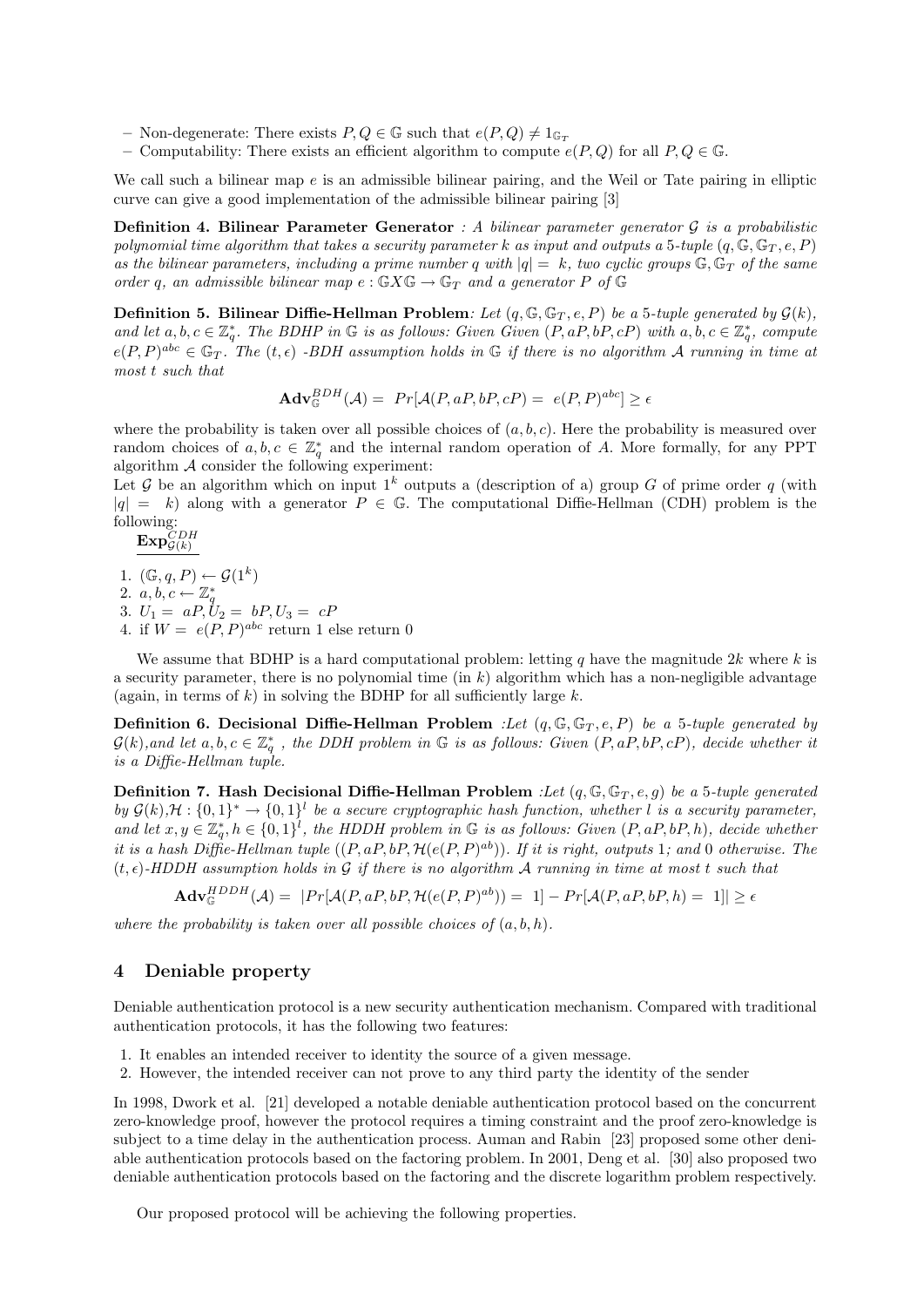- Deniable authentication: The intended receiver can identify the source of a given message, but cannot prove the source to any third party.
- Authentication: During the protocol execution, the sender and the intended receiver can authentication each other.
- Confidentialities: Any outside adversary has no ability to gain the deniable authentication message from the transmitted transcripts.

An IDbased deniable authentication protocol (IBDAP) consists of the following four algorithms: Setup, Extract, Send and Receive. We describe the functions of each as follows.

- Setup: On input of the security parameter  $1^k$  the PKG (Private Key Generator) uses this algorithm to produce a pair (params, master-key), where params are the global public parameters for the system and master-key is the master secret key kept secretly by PKG. We assume that params are publicly known so that we do not need to explicitly provide them as input to other algorithms.
- Extract: On input of an identity i and the master secret key master-key, the PKG uses this algorithm to compute a public-secret key pair  $(pk_i, sk_i)$  corresponding to i.
- Send: The sender S uses this algorithm with input  $(m, sk_S, pk_R)$  to output a deniable authentication message  $\tilde{m}$ , where  $pk_R$  is the public key of the receiver R.
- **Receive:** The receiver R uses this algorithm with input  $(\tilde{m}, m, pk_S, pk_R)$  to output 1 if the deniable authentication message  $\tilde{m}$  is valid or 0 otherwise. The above algorithms must have the following consistency requirement. If

 $\tilde{m} \leftarrow \textbf{Send}(m, sk_S, \ p k_R),$  then we must have  $1 \leftarrow \textbf{Receive}(\ \tilde{m}, \ m, \ p k_S, \ p k_R).$ 

### 5 Security model

Security Notions In this subsection, we explain the security notions of ID-based deniable authentication protocol. We first recall the usual security notion: the unforgeability against chosen message attacks (Goldwasser et al., 1988), then we consider another security notion: the deniablity of deniable authentication protocol.

**Player.** Let  $P = \{P_0, P_1, \ldots, P_n\}$  be a set of players who may be included in the system. Each player  $\mathcal{P}_i \in P$  get his public-secret key pair  $(pk_i, sk_i)$  by providing his identity i to the **Extract** algorithm. A player  $P_i \in P$  is said to be fresh if  $P_i$ 's secret key  $sk_i$  has not been revealed by an adversary; while if  $P_i$ s secret key  $sk_i$  has been revealed,  $\mathcal{P}_i$  is then said to be corrupted. With regard of the unforgeability against chosen-message attacks, we define the security notion via the following game played by a challenger and an adversary.

[Game 1]

- Initial: The challenger runs Setup to produce a pair (params, master  $key$ ), gives the resulting params to the adversary and keeps the master-key secretly.
- Probing: The challenger is probed by the adversary who makes the following queries.
- Extract: The challenger first sets  $\mathcal{P}_0$ ,  $\mathcal{P}_1$  to be fresh players, which means that the adversary is not allowed to make Extract query on  $\mathcal{P}_0$  or  $\mathcal{P}_1$ . Then, when the adversary submits an identity i of player  $\mathcal{P}_i$ ,  $(i = 0, 1)$ , to the challenger. The challenger responds with the public-secret key pair  $(pk_i, sk_i)$ corresponding to i to the adversary.
- Send: The adversary submits the requests of deniable authentication messages between  $\mathcal{P}_0$  and  $\mathcal{P}_0$ . The challenger responds with deniable authentication messages with respect to  $\mathcal{P}_0$  (resp.  $\mathcal{P}_1$ ) to  $\mathcal{P}_1$  $(\text{resp } \mathcal{P}_0).$
- Forging: Eventually, the adversary outputs a valid forgery  $\tilde{m}$  between  $\mathcal{P}_0$  and  $\mathcal{P}_1$ . If the valid forgery  $\tilde{m}$  was not the output of a Send query made during the game, we say the adversary wins the game.

**Definition 8.** (Unforgeability). Let A denote an adversary that plays the game above. If the quantity  $Adv_{IBDAP}^{UF}[A] = Pr[Awins]$  is negligible we say that the ID-based deniable authentication protocol in question is existentially unforgeable against adaptive chosen-message attacks.

To capture the property of deniablity of deniable authentication protocol, we consider the following game run by a challenger.

[Game 2]

– Initial: Let  $\mathcal{P}_0$  and  $\mathcal{P}_1$  be two honest players that follow the deniable authentication protocol, and let  $\mathcal D$  be the distinguisher that is involved in the game with  $\mathcal P_0$  and  $\mathcal P_0$ .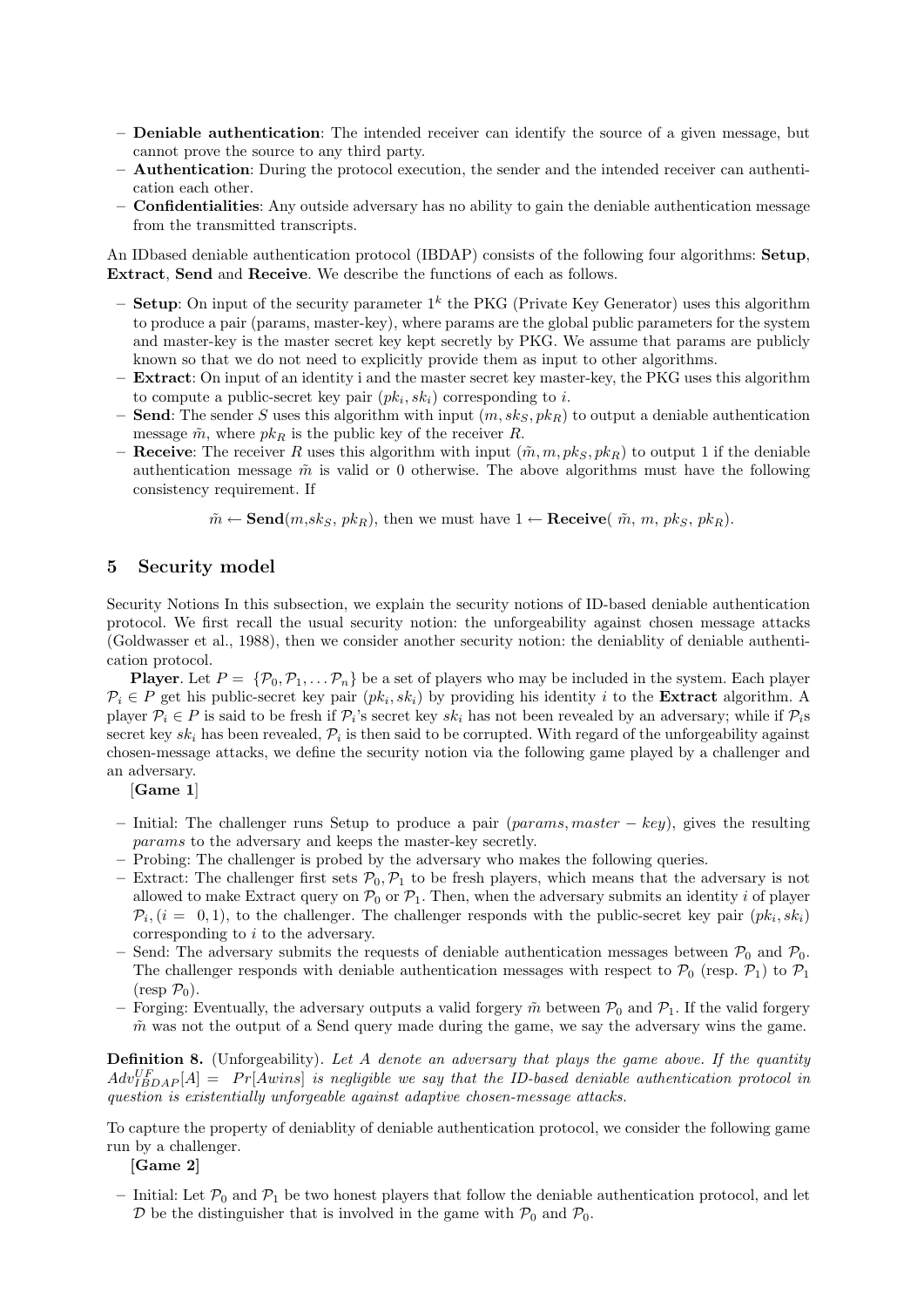- Challenging: The distinguisher  $D$  submits a message  $m \in \{0,1\}^*$  to the challenger. The challenger first randomly chooses a bit  $b' \in \{0,1\}^*$ , then invokes the player  $P_b$  to make a deniable authentication message  $\tilde{m}$  on m between  $\mathcal{P}_0$  and  $\mathcal{P}_1$ . In the end, the challenger returns  $\tilde{m}$  to the distinguisher  $\mathcal{D}$ .
- Guessing: The distinguisher  $\mathcal D$  returns a bit  $b \in \{0,1\}^*$ . We say that the distinguisher  $\mathcal D$  wins the game if  $b = b'$ .

**Definition 9.** (Deniablity). Let D denote the distinguisher that is involved the game above. If the quantity  $Adv_{IBDAP}^{DN}[D] = |Pr[b = b'] - \frac{1}{2}|$  is negligible we say that the ID-based deniable authentication protocol in question is deniable.

# 6 Proposed Protocol

Security of the proposed deniable authentication protocol is based on the Computational Diffie-Hellman problem (CDHP),Dicisional Diffie-Hellman Problem (CDHP) and Hash Diffie-Hellman problem (HDHP). Our proposed protocol involves two entities : a sender S and a intended receiver R. It is described as follows.

- Setup Let  $(q, \mathbb{G}, \mathbb{G}_T, e, P)$  be a 5-tuple generated by polynomial time algorithm  $\mathcal{G}(k)$  and let  $\mathcal{H}$ :  $\{0,1\}^* \to \{0,1\}^l$  be a secure cryptographic hash function which is of collision free. The certificate CEA chooses  $Q \in \mathbb{G}$  as one public parameter of the protocol. Let  $P \in \mathbb{G}$  be the generator of the group G, so  $\exists t \in \mathbb{Z}_q^*$  such that  $Q = t \cdot P$ . Let  $E_{\Pi_{prv}}(t)$  a public key digital signature algorithm over Elliptic Curves using pairings technique. The private key  $\Pi_{prv}$  is only known by the sender S and  $\Pi_{pub}$  is a public key. S has a certificate  $crt = crt(\Pi_{pub}; \sigma)$  issued by the CEA. The certificate contains the public key  $\Pi_{pub}$  for  $E()$ , and the signature of CEA for the signed certificate. The receiver can also obtain  $\Pi_{pub}$  from the CEA and verify the validity of it.
- **Extract** Assume that a sender S having  $ID_s \in \{0,1\}^*$  who holds the public key and private key pair  $(Q_s, a_s)$ , where the private key  $a_s = H(ID_s) \oplus t_s, t_s \in \mathbb{Z}_q^*$  and public key  $Q_s = a_s \cdot P$ . Similarly the receiver has the public key and private key are  $(Q_r, a_r)$ , where  $Q_r = a_r P$ ,  $a_r = H(ID_r) \oplus t_r$ ,  $t_r \in \mathbb{Z}_q^*$ .
- Send
	- 1. Step 1: The sender S use his own private key and computes  $\alpha = e(Q_r, TQ)^{a_s}$ , where  $T \in \mathbb{Z}_q^*$  is the timestamp.
	- 2. Step 2: When Sender S authenticates the deniable message  $m \in \{0,1\}^l$ , computes the session key  $K = \mathcal{H}(\alpha, m)$  and cipher  $C = E_{\Pi_{sub}}(K, m)$ .
	- 3. Step 3: The resulting deniable authenticated message is the 4 tuples  $\psi = (ID_s, T, MAC, C)$
	- 4. Step 4: Finally S sends  $\psi$  to the recipient R.
- Receive
	- 1. Step 1:After receiving  $\psi = (ID_s, T, MAC, C)$ , the recipient R computes the session key  $\tilde{K} =$  $\mathcal{H}(\tilde{\alpha}, ID_s)$ , where  $\tilde{\alpha} = e(TQ, Q_s)^{a_r}$
	- 2. Step 2: If the timestamp  $T$  is valid , Sender decrypts the encrypted message (cipher text)  $C$  to obtain the message  $\tilde{m}$  and then computes  $\tilde{MAC} = \mathcal{H}(\tilde{K}, m)$ , where  $\tilde{K} = \mathcal{H}(\tilde{\alpha}, ID_s)$ .
	- 3. Step 3: The recipient R verifies  $\widetilde{MAC} = MAC$ , if the equation hold R accepts otherwise reject it.

The protocol is illustrated in the following fig.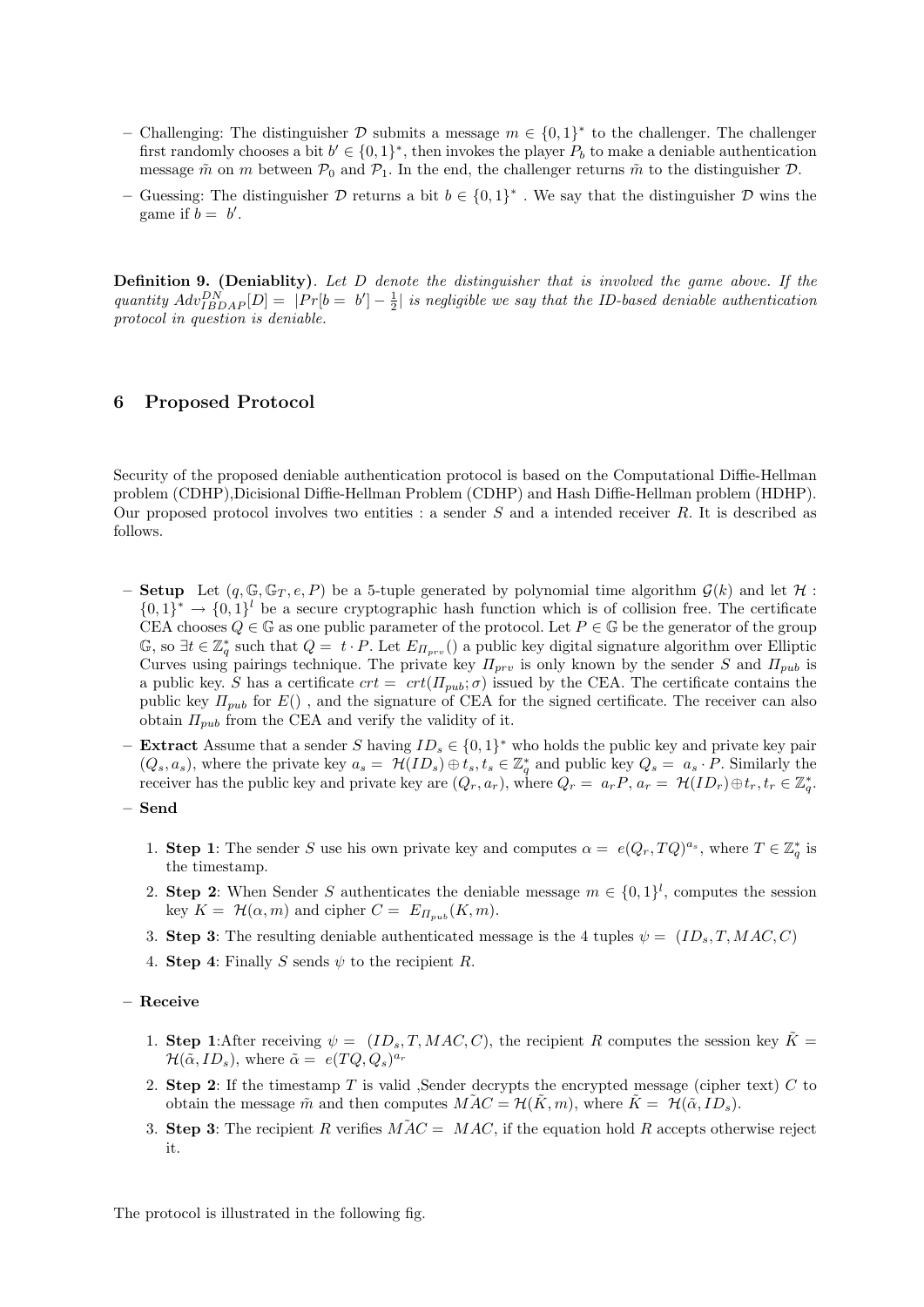| Sender S                                                                                                                                                                                                                                                                        | Receiver R                                                                                                                                                                                                                                                                      |
|---------------------------------------------------------------------------------------------------------------------------------------------------------------------------------------------------------------------------------------------------------------------------------|---------------------------------------------------------------------------------------------------------------------------------------------------------------------------------------------------------------------------------------------------------------------------------|
| Select random number<br>$t_s \in \mathbb{Z}_a^*$<br>Compute $a_s = \mathcal{H}(ID_s) \oplus t_s$<br>Compute $Q_s = a_s \cdot P$<br>Compute $K = \mathcal{H}(\alpha, m)$<br>Where $\alpha = e(Q_r, QT)^{a_s}$<br>Compute $C = E_{\Pi_{sub}}(K, m)$<br>$\psi = (ID_s, T, MAC, C)$ | Select random number<br>$t_r \in \mathbb{Z}_q^*$<br>Compute $a_r = \mathcal{H}(ID_r) \oplus t_r$<br>Compute $Q_r = a_r \cdot P$                                                                                                                                                 |
|                                                                                                                                                                                                                                                                                 | Compute $\tilde{K} = \mathcal{H}(\tilde{\alpha}, ID_s)$<br>$\tilde{\alpha} = e(TQ, Q_s)^{a_r}$<br>If the timestamp $T$ is valid<br>Decrypts $C$ obtain $m$<br>Compute $\widehat{MAC} = \mathcal{H}(K,m)$<br>where $K = \mathcal{H}(\tilde{\alpha}, ID_s)$<br>Verify $MAC = MAC$ |

# 7 Correctness

**Theorem 1** If  $\psi = (ID_s, T, MAC, C)$  is a authentication message produced by the Sender S honestly, the recipient R will always accept it.

Proof: The property of correctness is satisfied. In effect, if the deniable authetication message  $\psi$  is correctly generated, then we have

$$
\alpha = e(Q_r, TQ)^{a_s} = e(a_r P, TtP)^{a_s} = e(P, P)^{Tta_r a_s}
$$
  
\nSimilarly  $\tilde{\alpha} = e(TQ, Q_s)^{a_r} = e(TtP, a_s P)^{a_r}$   
\n $= e(P, P)^{Tta_r a_s}$   
\nSo  $K = \mathcal{H}(\alpha, m) = \mathcal{H}(\tilde{\alpha}, m) = \tilde{K}$   
\n $\tilde{MAC} = \mathcal{H}(\tilde{K}, m) = \mathcal{H}(K, m) = MAC$ 

# 8 Security Analysis

In this section, we analyze the security of our proposed deniable authentication protocol . The security of our protocol is based on Computational Diffie-Hellman (CDH), Decisional Diffie-Hellman (DDH) and the Hashed Diffie-Hellman (HDDH) Problems.In this section, we analyze the security of our proposed deniable authentication protocol and illustrated a model for the protocol. Subsequently also prove the securities requirement i.e properties of mutual authentication, confidentiality and deniability.

#### 8.1 Security Model for the protocol

The protocol is defined by the following game between an adversary A and a challenge C

- $-$  Setup : On input of security parameters, C runs the algorithm to generate the system parameters and public key and private key pairs  $(pk_i, sk_i), 1 \leq i \leq n$ , of n users  $\{U = U_1, U_2, \ldots U_n\}$ , and sends the system parameters and all public keys  $pk_1, pk_2 \ldots pk_n$  to A.
- **Corrupt Queries:**  $A$  can corrupt some users in  $U$  and obtain their private keys.
- User Authentication Queries: A also can make several user authentication queries on some uncorrupted users in U.
- Impersonate : In the end,  $\tilde{A}$  impersonates an uncorrupted user in  $U$  by outputting a valid login authentication message.

The success probability of A to win the game is defined by  $Succ(A)$ .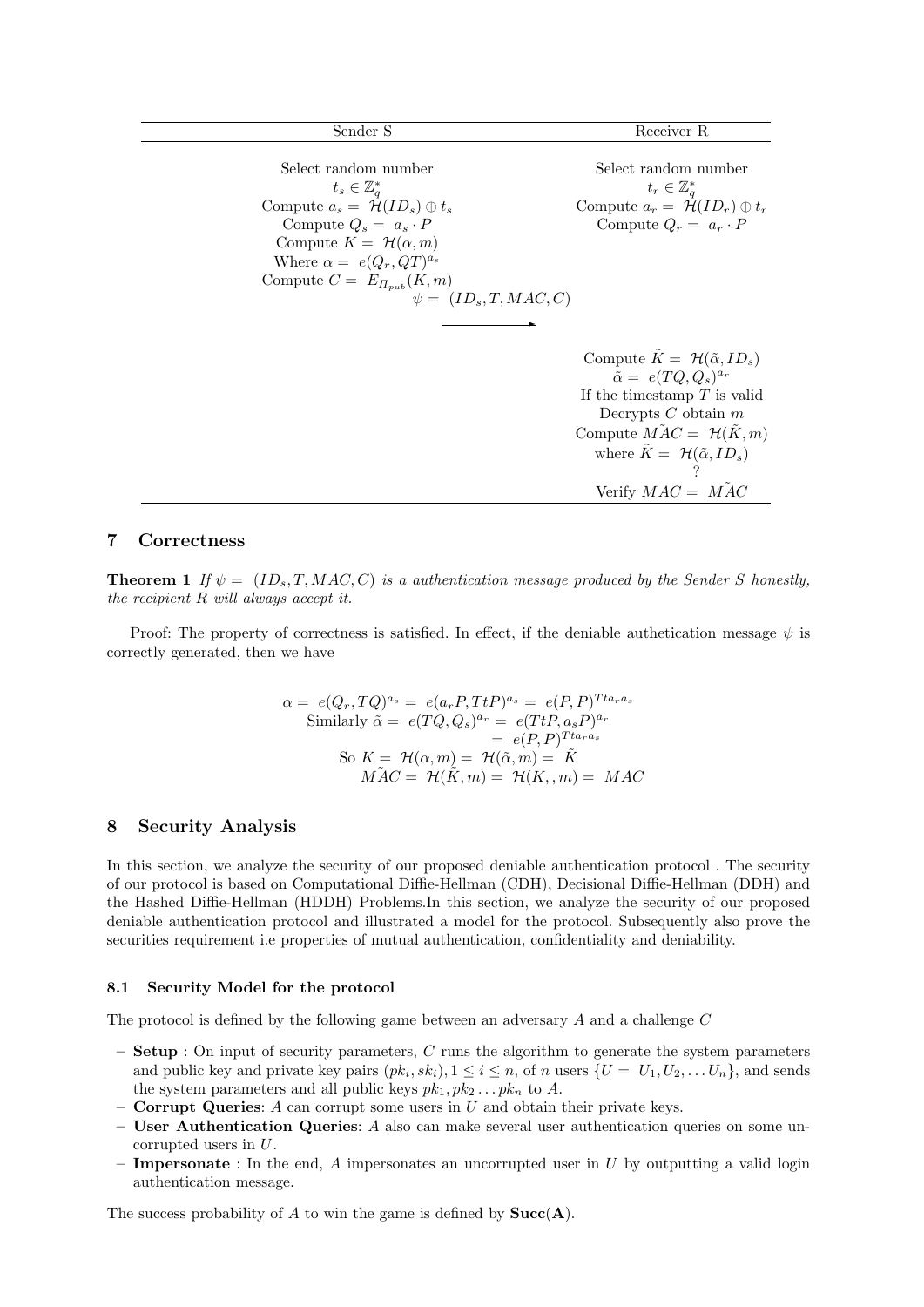Definition 10. A user authentication scheme is secure if the probability of success of any polynomial bounded adversary A in the above game is negligible.

**Theorem 2** Assume that H behaves as a random oracle. Then the proposed authentication scheme is secure provided that the BDH assumption holds in  $\mathbb{G}_T$ .

Proof: Assume that A is an adversary, who can with non-negligible probability, break the proposed authentication scheme. Then, we can use A to construct another algorithm  $\tilde{A}$ , which is parameters  $(q, \mathbb{G}, \mathbb{G}_T, e, P)$ and H), where  $\mathcal{H}: \{0,1\}^* \to \{0,1\}^l$  be a secure cryptographic hash function, behaves a random oracle [26], and a BDH instance  $(P, aP, bP, cP)$ , where  $a, b, c \in \mathbb{Z}_q^*$  as her challenge, and her task here is to compute  $e(P, P)^{abc}$ . Let  $U = U_1, U_2, \ldots, U_n$  be a set of n users who may participate in the system.  $\tilde{A}$  first picks a random number j from  $\{1, 2 \ldots n\}$ , and sets the user  $U_j$ 's public key  $Q_j = t_j \cdot P$ . Then,  $\tilde{A}$  chooses another  $n-1$  random numbers  $t_i \in \mathbb{Z}_q^*$  as user  $U_i$ 's secret key, where  $1 \leq i \leq n$  and  $i \neq j$ , and computes the corresponding public key  $Q_i = t_i \cdot P$ . Finally,  $\tilde{A}$  sends all pubic key  $Q_1, Q_2 \ldots Q_n$  to the adversary A.

**Corrupt Queries:** When A wants to corrupt the user  $U_i$ 's secret key,  $\tilde{A}$  will process as follows:

- If  $i = j$ ,  $\tilde{A}$  has to terminate the game and reports failure, since she has no knowledge on user  $U_j$  's secret key.
- If  $i \neq j$ , A returns the corresponding  $t_i$  to A.

Clearly, after  $q_c$  times corrupting queries, this game doesn't terminate with probability

$$
1-\tfrac{q_c}{n}, \text{ where } q_c < n.
$$

Theorem 3 The proposed Protocol achieves the authentication between the sender and the intended receiver.

Proof : In our proposed protocol, if the receiver accepts the authentication message  $\psi$ , the receiver can always identify the source of the message. If an adversary wants impersonate the sender  $S$ , he can obtain a timestamp  $T \in \mathbb{Z}_q^*$ , a message M. But, he could not construct the parameter MAC without known  $\alpha$ . If the adversary tries to compute  $\alpha$  he has to know the senders private key  $a_s$ , recipients private key  $a_r$ or master-key t.

Definition 11. Informally, a deniable authentication protocol is said to achieve the property of confidentiality, if there is no polynomial time algorithm that can distinguish the transcripts of two distinct messages.

Theorem 4 The proposed protocol achieves the property of confidentiality provided that the HDDH problem is hard in G.

Proof :  $C = E_{\Pi_{sub}}(K, m)$  is actually a hashed ElGamal cipher text [29]. Hashed ElGamal encryption is semantically secure in the random oracle model under the Computational Diffie-Hellman (CBDH) assumption. This is the assumption that given  $P$ ,  $aP$ ,  $bP$ ,  $cP$ , it is hard to compute  $e(P, P)^{abc}$  in  $\mathbb{G}_T$ , where a, b, c are random elements of  $\mathbb{Z}_q^*$ . The CBDH assumption is more precisely formulated as follows.

Let A be an algorithm that takes as input a pair of group elements, and outputs a group element. We define the CBDH-advantage of A to be  $[a, b, c \leftarrow \mathbb{Z}_q^* : \mathcal{A}(aP, bP, cP) = e(P, P)^{a, b, c}].$ 

The CBDH assumption  $(\mathbb{G})$  is the assumption that any efficient algorithms CBDH advantage is negligible.As a result, our proposed protocol can achieves the confidentiality.

Theorem 5 Our proposed protocol also achieves the property of deniability.

Proof :To prove that our proposed protocol has the property of deniability, we should prove that all transcripts transmitted between the sender S and the receiver R could be simulated by the receiver R himself in polynomial time algorithm

We first construct a simulator. Then we use this simulator to simulate the communication transcripts. Thus, the deniable property can be proved via the simulation process of the simulator.

### Transcript Simulation

To simulate the transcripts on message  $M$ , the simulator follow the following steps

- Step 1 The simulator chooses a random number  $u \in \mathbb{Z}_q^*$  and calculates  $Q_s = uP \in \mathbb{G}$  and then sends to R.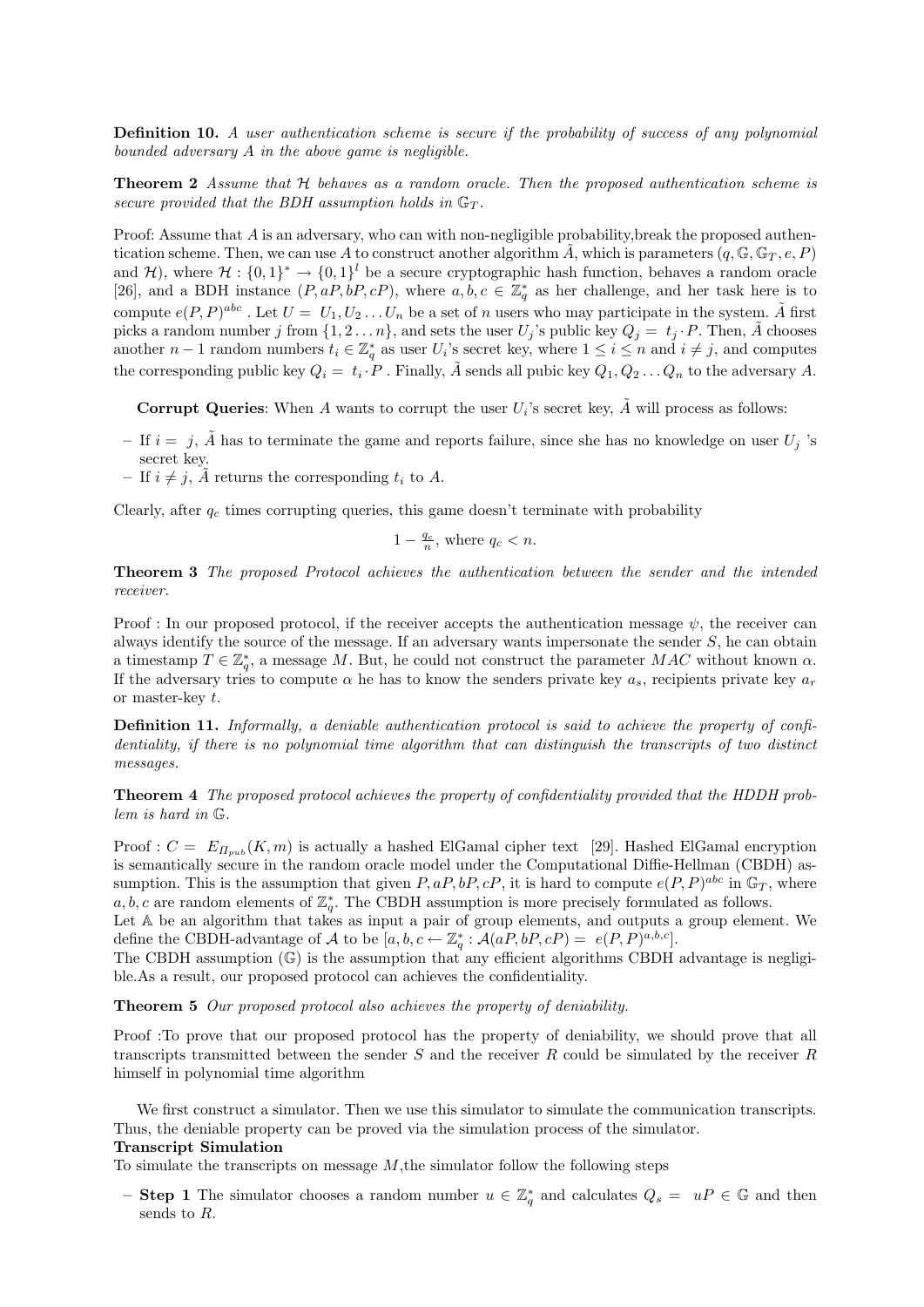- **Step 2** Recipient R chooses a random number  $v \in \mathbb{Z}_q^*$  and calculates  $Q_r = vP \in \mathbb{G}$ , and then send to the simulator.
- **Step 3** R calculates  $\alpha = e(TQ, Q_s)^{a_r} \in \mathbb{G}_T$ . The simulator calculates. Therefore, the simulator and R have a shared common key  $K = \tilde{K}$
- **Step 4** The receiver could send messages to the simulator. That is, she sends a message  $m$  and the corresponding authentication message  $MAC = H(\tilde{K}, m)$  to the simulator.

The communication transcripts could be simulated by a probabilistic polynomial time algorithm. Based on the construction of the simulator, the hash code is indistinguishable to the third party. Thus the protocol has the deniable property. Clearly, the transcripts  $(ID_s, T, MAC, C)$  in simulation are indistinguishable from those of the sender  $S$ . As a result, the receiver  $R$  is not able to prove to a third party that the transcripts were produced by the sender  $S$ . According to the receiver's indistinguishable transcript simulation above, our proposed protocol also achieves the property of deniability.

Also we can prove considering the security model describe in section-5. Let us consider a distinguisher  $\mathcal D$  and two honest players  $\mathcal P_0$  and  $\mathcal P_1$  involved in **Game** 2. The distinguisher  $\mathcal D$  first submits a message  $m \in \{0,1\}^*$  to the challenger. Then, the challenger chooses a bit  $b \in \{0,1\}$  uniformly at random, and invokes the player  $P_b$  to make a deniable authentication message  $\psi = (ID_b, T_b, MAC_b, C)$  on m between  $\mathcal{P}_0$  and  $\mathcal{P}_1$ . In the end, the challenger returns  $\psi = (ID_b, T_b, MAC_b, C)$  to the distinguisher D. Since both  $\mathcal{P}_0$  and  $\mathcal{P}_1$  can generate a valid deniable authentication message  $\psi = (ID_b, T_b, MAC_b, C)$ , which can pass the verification equation, in an indistinguishable way, when  $D$  returns the guessed value  $b$ , we can sure that the probability  $Pr[b = b']$  is  $\frac{1}{2}$ , and the quantity  $Adv_{IBDAP}^{DN}[D] = |Pr[b = b'] - \frac{1}{2}| = |\frac{1}{2} - \frac{1}{2}| = 0$ Based upon the analysis above, we can conclude that our proposed protocol can achieve the deniable authentication.

Definition 12. Secure against Man-in-the-middle An authentication protocol is secure against an Man-in-the-middle, if Man-in-the-middle can not establish any session key with either the sender or the receiver.

Theorem 6 The proposed protocol is secure with respect to the man-in-the-middle (MIA) attack. provided that the ECDLP and BDHP is hard in  $\mathbb{G}$  and  $\mathbb{G}_T$  respectively.

Proof: MIA pretends to be the sender to cheat the receiver, he needs to produce the key  $Q_r$  of the receiver in the protocol for which he has to find out secret key  $a_r$  for computing  $Q_r = a_r P$ . So he has to solve Elliptic Curve Discrete Logarithm Problem (ECDLP) in the group G which take fully exponential time. Further to produce  $\alpha = e(Q_r, TQ)^{a_s}$ , is to solve BDHP in the group  $\mathbb{G}_T$ . Similarly, MIA can't pretend to be R. Therefore, MIA and R (or S) can not share a common key K in any case. Hence proposed protocol is a secure deniable authentication protocol, since it simultaneously provides deniable property, authenticable property, as well as the property secure against MIA.

## 9 Efficiency Analysis

The computation cost for the performance of this new protocol is as follows: the sender needs to compute a point multiplication, a pairing evaluation, an encryption, as well as a hash evaluation. In addition, the most expensive work for the sender is the use of a public-key digital signature algorithm.Since the receiver and the sender stand in the symmetric position, so the receiver shares the same computation costs. The communication cost of the proposed protocol is that the sender and the receiver carry out two rounds for communications in order for the receiver to obtain a message from the sender.

In practical implementation, we can use some existing tools for these computations including point multiplication, bilinear pairing evaluation, and hash function evaluation over elliptic curves. The protocol is based on the elliptic curve cryptography (ECC) and thus it has high security complexity with short key size.

# 10 Conclusion

The security of the proposed protocol is based on the Diffie-Hellman algorithm on pairing. The archives deniable authentication as well as confidentiality. Also it is resistant against Man-in Middle attack. The protocol is also easy to implement for mobile devices. The primary reason for the attractiveness of ECC over systems such as RSA and DSA is that the best algorithm known for solving the underlying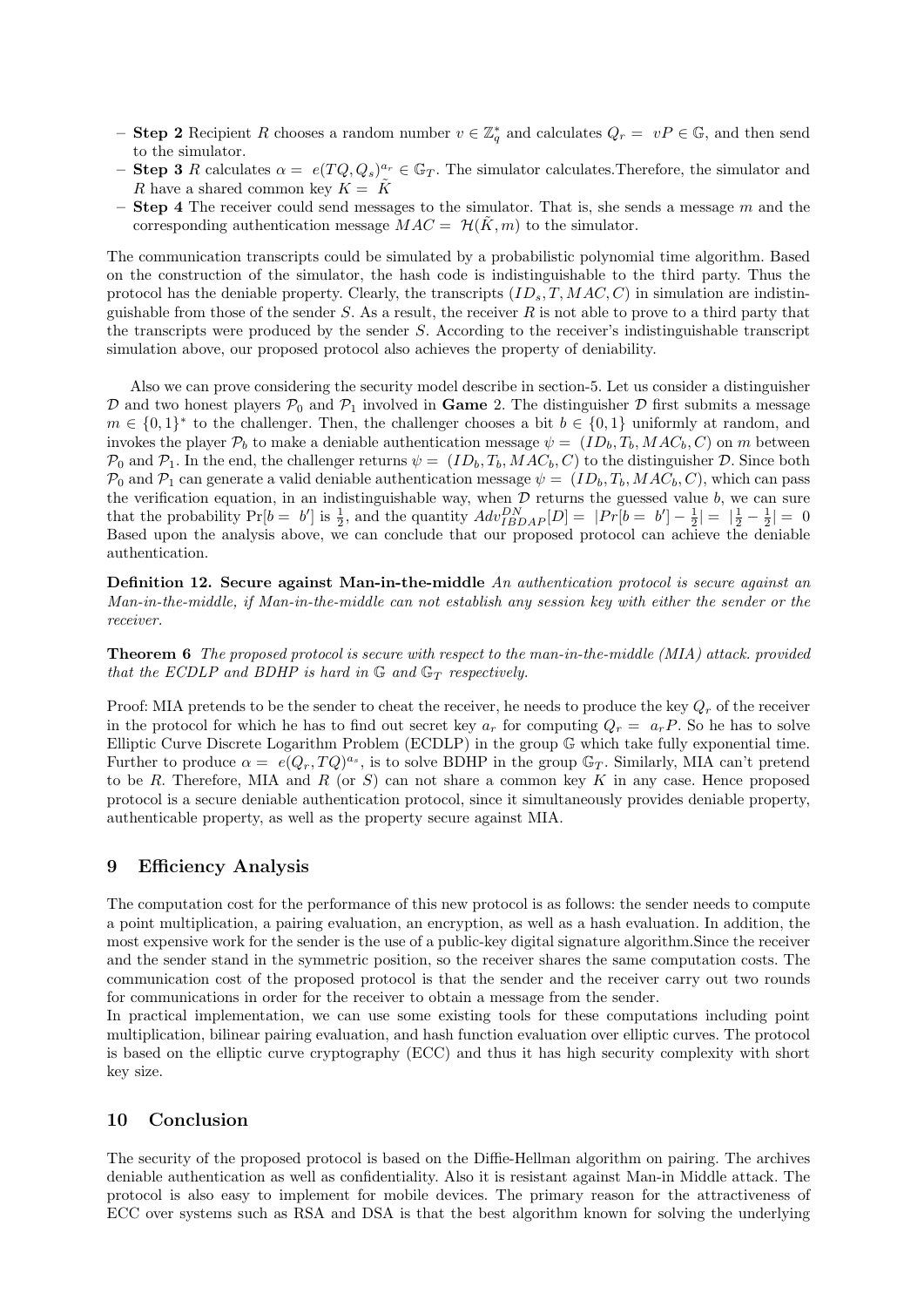mathematical problem namely, the ECDLP takes fully exponential time. In contrast, sub-exponential time algorithms are known for underlying mathematical problems on which RSA and DSA are based, namely the integer factorization (IFP) and the discrete logarithm (DLP) problems. This means that the algorithms for solving the ECDLP become infeasible much more rapidly as the problem size increases more than those algorithms for the IFP and DLP. For this reason, ECC offers security equivalent to RSA and DSA while using far smaller key sizes.The attractiveness of ECC will increase relative to other public-key cryptosystems as computing power improvements force a general increase in the key size. The benefits of this higher-strength per-bit include higher speeds, lower power consumption, bandwidth savings, storage efficiencies, and smaller certificates.

## References

- 1. Yonatan Aumann, Michael O. Rabin Efficient Deniable Authentication of Long Messages, Int. Conf. on Theoretical Computer Science in honour of Professor Manuel Blums 60th birthday, 1998. (http://www.cs.cityu.edu.hk/dept/video.html)
- 2. D. Boneh and M. Franklin Identity-based encryption from the Weil pairing, Advances in Cryptology-Crypto 2001, LNCS 2139, Springer-Verlag, 2001, pp.213-229.
- 3. C. Boyd, W. Mao, K. G. Paterson Deniable authenticated key establishment for Internet protocols, 11th International Workshop on Security Protocols, Cambridge (UK), April 2003.
- 4. T. J. Cao , D. D. Lin and R. Xue An Efficient ID-based Deniable Authentication Protocol from Pairings, Proceedings of the 19th International Conference on Advanced Information Networking and Applications  $(AINA05)$
- 5. J. S. Chou, Y. L. Chen, J. C. Huang A ID-Based Deniable Authentication Protocol on pairings, Cryptology ePrint Archive: Report, (335)(2006).
- 6. J. S. Chou, Y. L. Chen, M. D. Yang, "Weaknesses of the Boyd-Mao Deniable Authenticated key Establishment for Internet Protocols", Cryptology ePrint Archive: Report, (451)(2005).
- 7. X. Deng, Lee, C. H. Lee, and H. Zhu Deniable authentication protocols, IEEE Proc. Comput. Digit. Tech., Vol. 148 (2), March 2001, pp. 101104.
- 8. C. Dwork, M. Naor, A. Sahai Concurrent zero-knowledge, Proc. 30th ACM STOC 98,Dallas TX, USA, 1998, pp. 409418.
- 9. L. Fan, C. X. Xu, J. H. Li Deniable authentication protocol based on Diffie-Hellman algorithm, Electronics Letters 38. (4) (2002) 705706.
- 10. S. Q. Jiang Deniable Authentication on the Internet, Cryptology ePrint Archive: Report,(082)(2007).
- 11. K. G. Paterson Cryptography from pairings: a snapshot of current research, Information Security Technical Report, Vol. 7(3) (2002), 41-54.
- 12. R. Sakai and K. Ohgishiand, Cryptosystems based on pairing, in the 2000 Symposium on Cryptography and Information Security, Okinawa, Japan,(2000).
- 13. S. B. Wilson, and A. Menezes Authenticated Diffie-Hellman key agreement protocols, Proceedings of the 5th Annual Workshop on Selected Areas in Cryptography (SAC 98), LNCS, (1999) (339-361)
- 14. E. J. Yoon, E. K. Ryu, K. Y. Yoo Improvement of Fan et al.'s Deniable Authentication Protocol based on Diffie-Hellman Algorithm, Applied Mathematics and Computation, Vol. 167 (1), August 2005, pp. 274-280
- 15. Robert W. Zhu, Duncan S. Wong, and Chan H. Lee Cryptanalysis of a Suite of Deniable Authentication Protocols, IEEE COMMUNICATIONS LETTERS, VOL. 10, NO. 6, JUNE 2006, pp. 504-506.
- 16. N. Koblitz. A course in Number Theory and Cryptography ,2nd edition Springer-Verlag-1994
- 17. K. H Rosen "Elementary Number Theory in Science and Communication", 2nd ed., Springer-Verlag, Berlin, 1986.
- 18. A. Menezes, P. C Van Oorschot and S. A Vanstone Handbook of applied cryptography. CRC Press, 1997.
- 19. D. Hankerson, A .Menezes and S.Vanstone. Guide to Elliptic Curve Cryptography, Springer Verlag, 2004. 20. "Certicom ECC Challenge and The Elliptic Curve Cryptosystem" available :http://www.certicom.com/index.php.
- 21. Dwork C., Naor M and Sahai A Concurrent zero-knowledge, in Proceedings of 30th ACM STOC'98, 409-418,1998
- 22. Abdalla M., Bellare M. and Rogaway P The oracle Diffie-Hellman assumptions and an analysis of DHIES, in Topics in Cryptology - CT-RSA 2001, LNCS, 2020, 143-158,2001
- 23. Aumann, Y. and Rabin, M. Authentication, enhanced security and error correcting codes, in Advances in Cryptology - Crypto'98, LNCS, 1462, 299-303.
- 24. Boneh D and Franklin M Identity-based encryption from the Weil pairing, SIAM. Journal of Computing, 32, 586-615, 2003
- 25. Boneh D, Lynn B and Shacham H Short signatures from the Weil pairing, in: Advances in Cryptology Asiacrypt'01, LNCS, 2248, 514-532, 2001
- 26. Bellar M and Rogaway P Random oracles are practical: a paradigm for designing efficient protocols, in Proceedings of the 1st CSS, 62-73, 1993